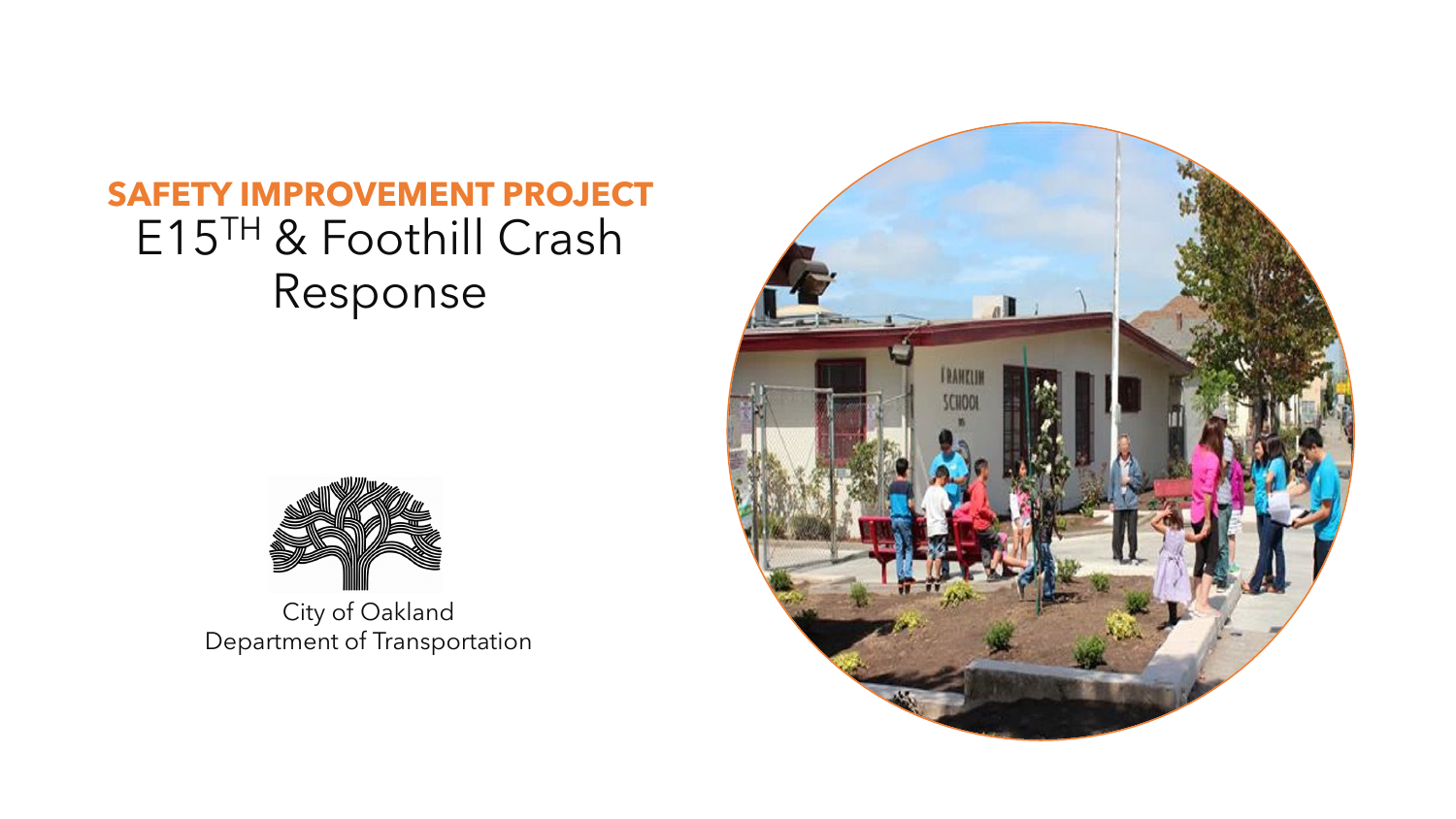# Today's Goals

- 1. Overview of the City's plans to improve E 15<sup>th</sup> and Foothill Blvd project
- 2. Project Timeline
- 3. Questions/comments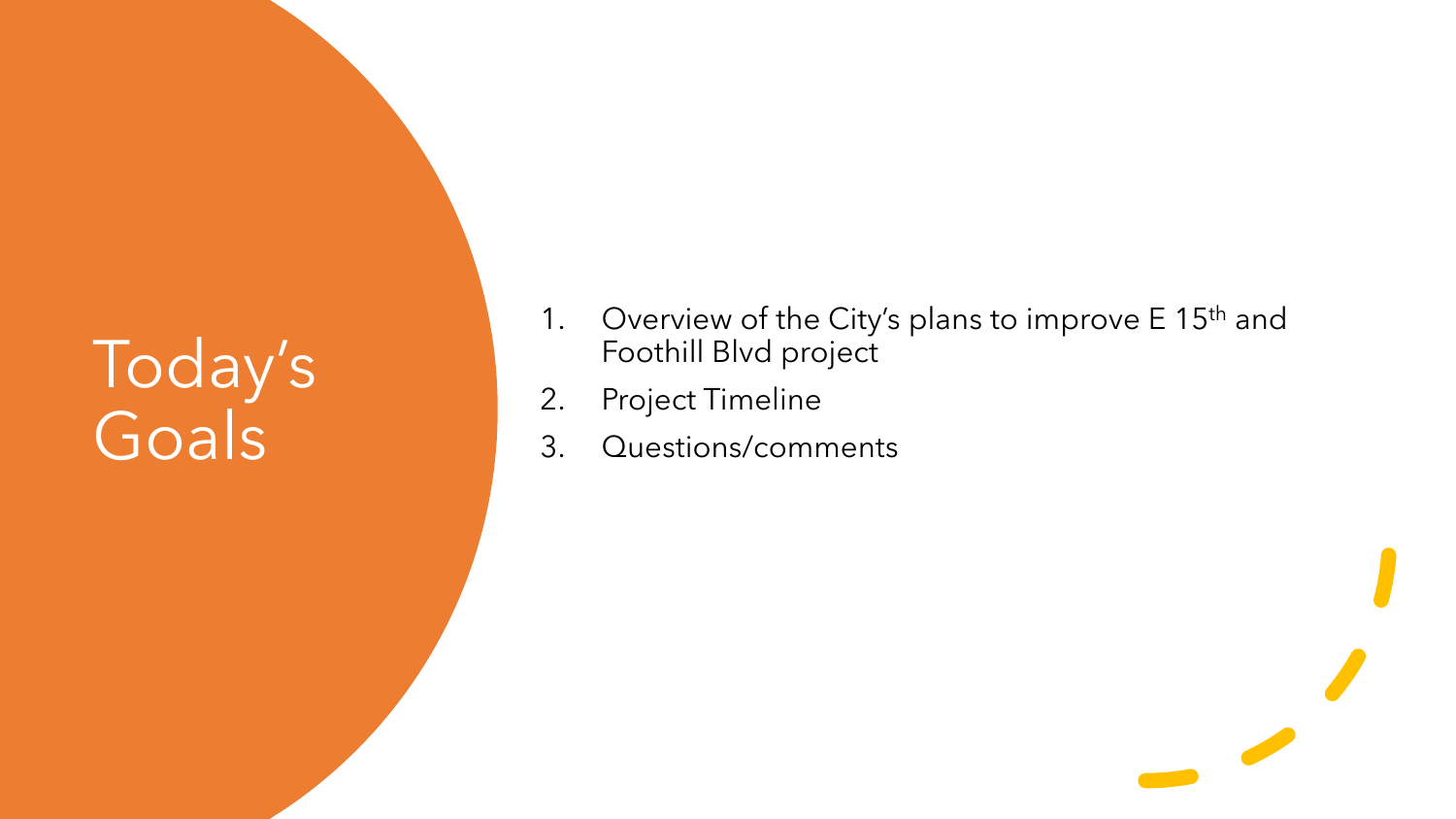## Project Extent & Goals

- Crash Response
	- 4<sup>th</sup> Grader hit and severely injured by a drunk driver in October 217
- Improve traffic safety, especially for children and seniors
- Calm traffic to encourage more people to walk, bike and take transit

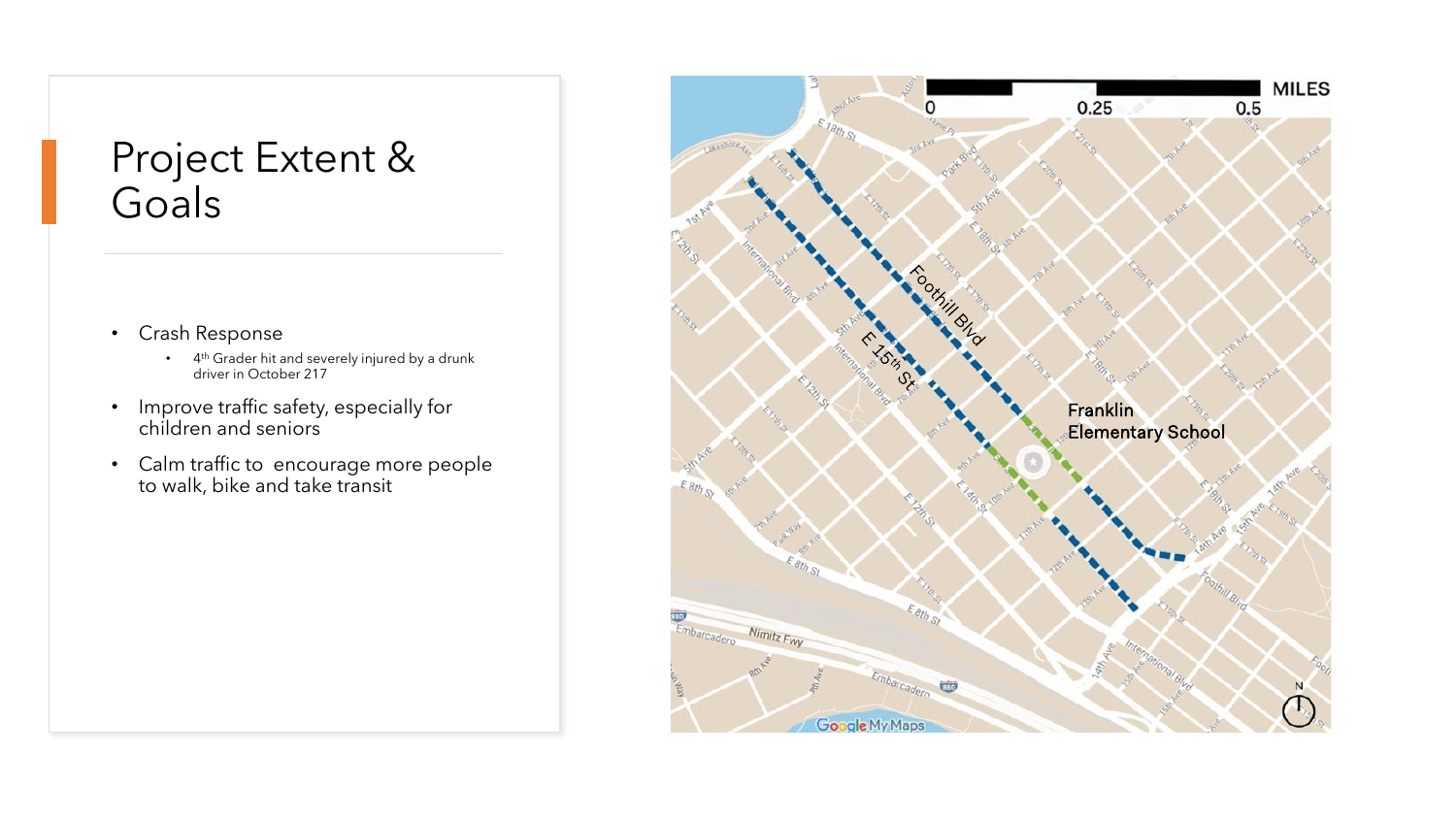## Intersection Pedestrian Improvements

#### School Zone

- 9<sup>th</sup> & E  $15$ <sup>th</sup>
- $10^{\text{th}}$  & E  $15^{\text{th}}$
- 11th & E 15th
- 9<sup>th</sup> & Foothill
- 10<sup>th</sup> & Foothill
- 11<sup>th</sup> & Foothill

### High Injury Network Intersections

- 1st & E 15th
- 2<sup>nd</sup> & E15<sup>th</sup>
- $6th$  & E 15<sup>th</sup>
- 13<sup>th</sup> & Foothill
- 14<sup>th</sup> & Foothill

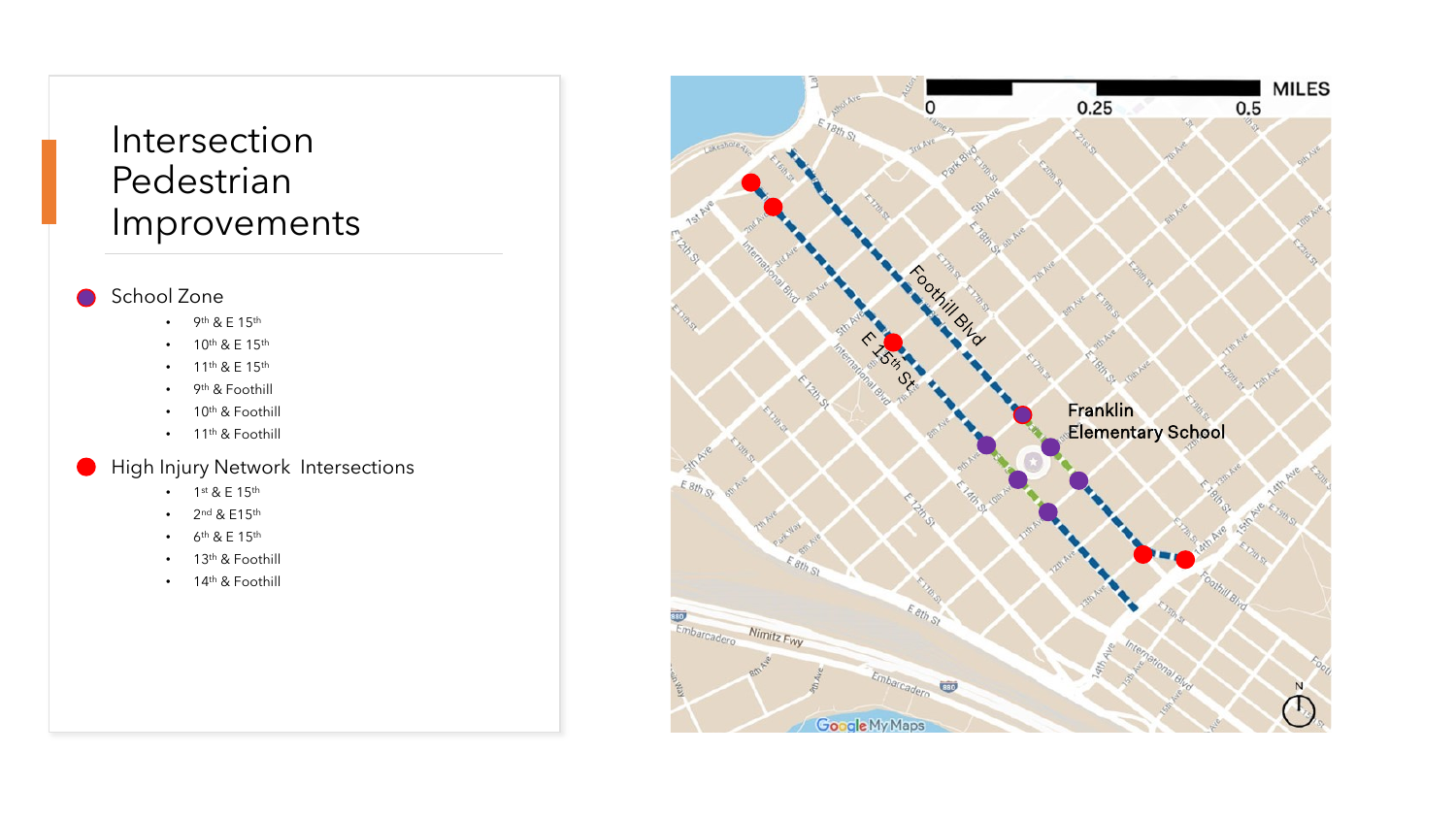### Improvements

- Road Diet
- Repaving
- Traditional buffered bike lanes from 1<sup>st</sup> Ave to 14<sup>th</sup> Ave
	- Both E 15th St and Foothill Blvd
- Painted safety zones
	- Vertical elements and rubber wheels stops at HIN intersections
- High visibility crosswalks
- Consolidated bus stops

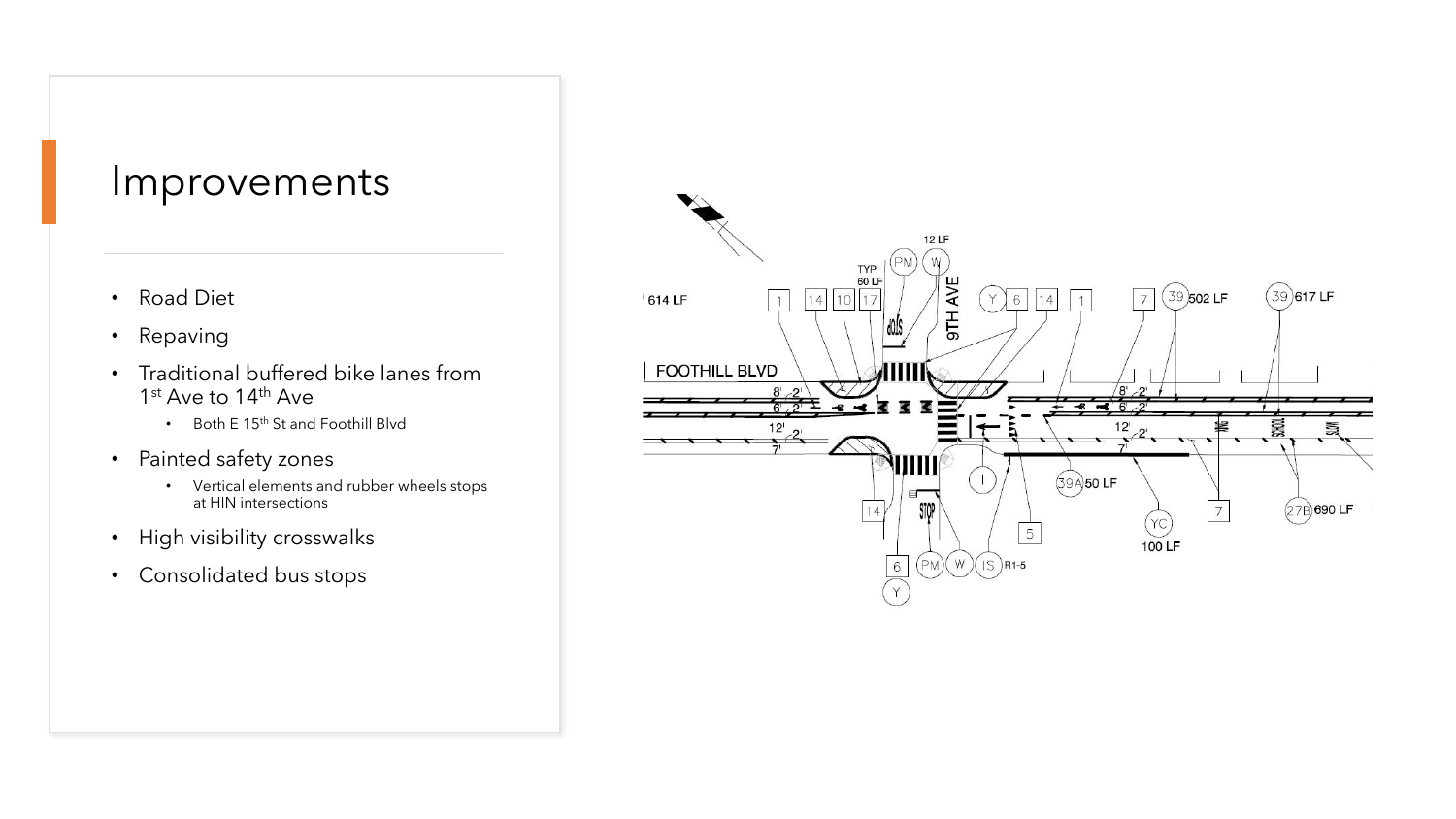# Timeline

- 2017
	- Crash Response October

#### • 2018

- Initial Outreach
	- Bella vista NCPC
	- Greater San Antonio NCPC
- Preferred Design Development
	- Left side buffer bike lanes
	- Parking protected bike lanes around Franklin Elementary
	- **No repaving**
- 2019 (original construction year)
	- Identified for repaving
	- Bicycle and Pedestrian Advisory Commission (BPAC)
		- Expressed concerns with bicyclist having to maneuver from right side lanes to left side lanes at large intersections.
		- Concerns with loading zone and protected bike lanes in front of school
	- Re-evaluation of Street Design
- 2020
	- Shift to 2<sup>nd</sup> option Street design
	- Construction late 2020 early 2021



\*Note bike lane will be on right side of bus